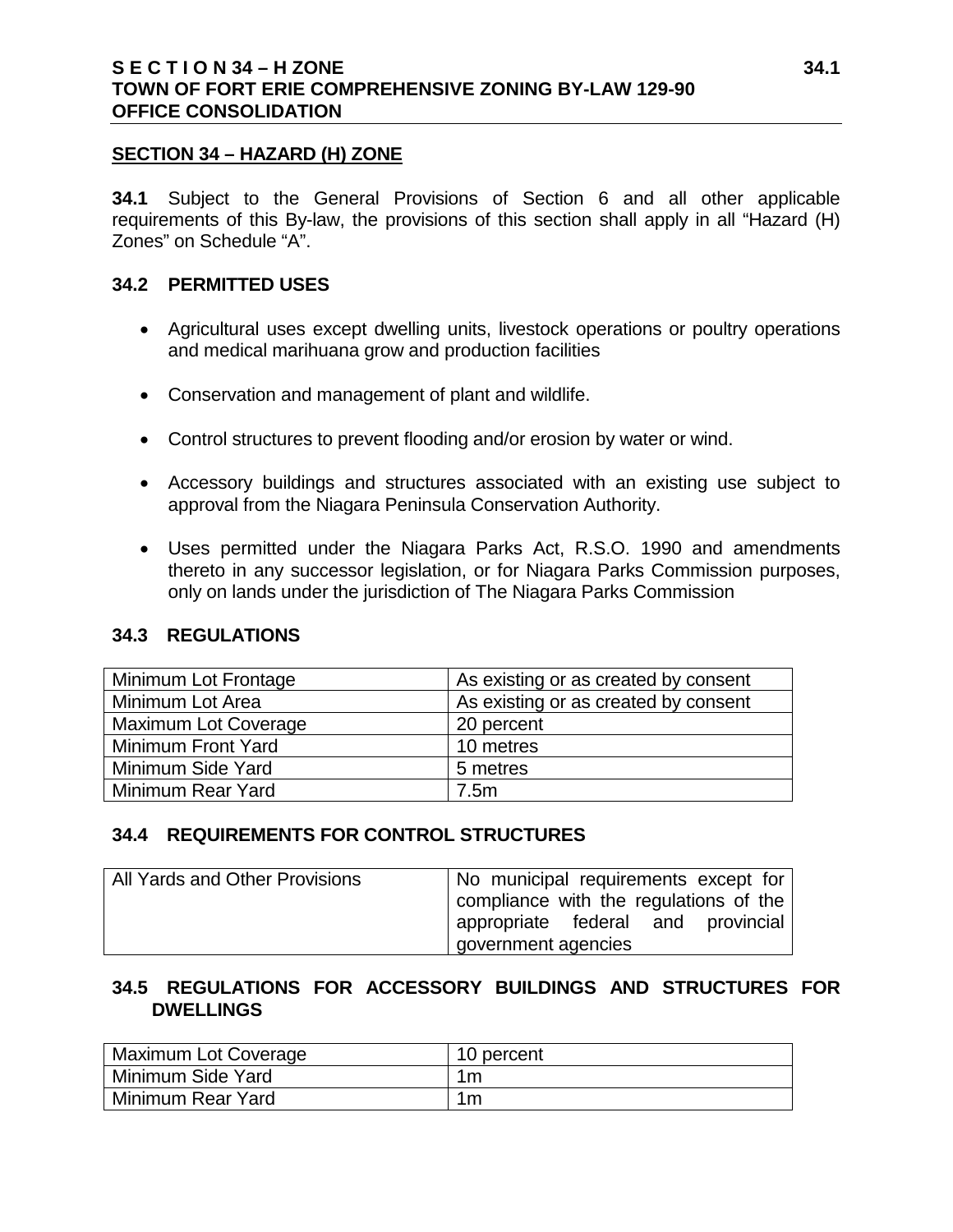# **S E C T I O N 34 – H ZONE 34.2 TOWN OF FORT ERIE COMPREHENSIVE ZONING BY-LAW 129-90 OFFICE CONSOLIDATION**

| <b>Maximum Building Height</b> | i) $4.5 m$   |
|--------------------------------|--------------|
|                                | ii) 1 storey |

#### **34.6 REGULATIONS FOR ACCESSORY BUILDINGS AND STRUCTURE FOR OTHER PERMITTED USES**

| <b>Maximum Lot Coverage</b>    | 20 percent   |
|--------------------------------|--------------|
| Minimum Front Yard             | 7.5 metres   |
| Minimum Side Yard              | 5 metres     |
| Minimum Rear Yard              | 7.5m         |
| <b>Maximum Building Height</b> | i) 3 storeys |
|                                | ii) 12m      |

# **EXCEPTIONS TO THE HAZARD (H) ZONE**

#### **H-19 (252-1990) Winger Road, east side, south of Eagle Street**

These lands are zoned "Hazard H-19 Zone" and all of the provisions that relate to lands zoned "Hazard H Zone" by this by-law shall apply to those lands zoned "Hazard H-19 Zone" except that notwithstanding the regulations of Subsection 34.2 (Permitted Uses), these lands shall only be used for the following:

- (a) Conservation and management of plant and wildlife;
- (b) control structures to prevent flooding and/or erosion by water or wind.

#### **H-105 (140-1993) Bowen Road, north side, east of Point Abino Road North**

These lands are zoned "Hazard H-105 Zone" and all of the provisions that relate to lands zoned "Hazard H Zone" by this by-law shall apply to those lands zoned "Hazard H-105 Zone" except that in addition to the uses permitted in Subsection 34.2 - Permitted Uses in the Hazard H Zone, the existing barn on the lands shown as "H-105" on Schedule "A" may be used as a farm supply and service establishment.

#### **H-284 (129-1990) Abino Dunes Development (RELOCATED TO EP-284)**

#### **H-304(H) (15-2002) Point Abino Road South, south of Abino Dunes Road**

These lands are zoned "Hazard Holding H(H)-304 Zone" and all of the provisions that relate to lands zoned "Hazard H Zone" by this by-law shall apply to those lands zoned "Hazard Holding H-304(H) Zone" on Schedule "A". Once the Holding has been removed, after the Town has approved a Site Plan Agreement these lands shall comply to all of the provisions that relate to lands zoned "Hazard (H) Zone" by that by-law except:

(a) notwithstanding the provisions of Subsection 6.18(d), the existing dwelling on this property may be expanded through a one and one-half storey addition to the building not exceeding 103 square metres in area,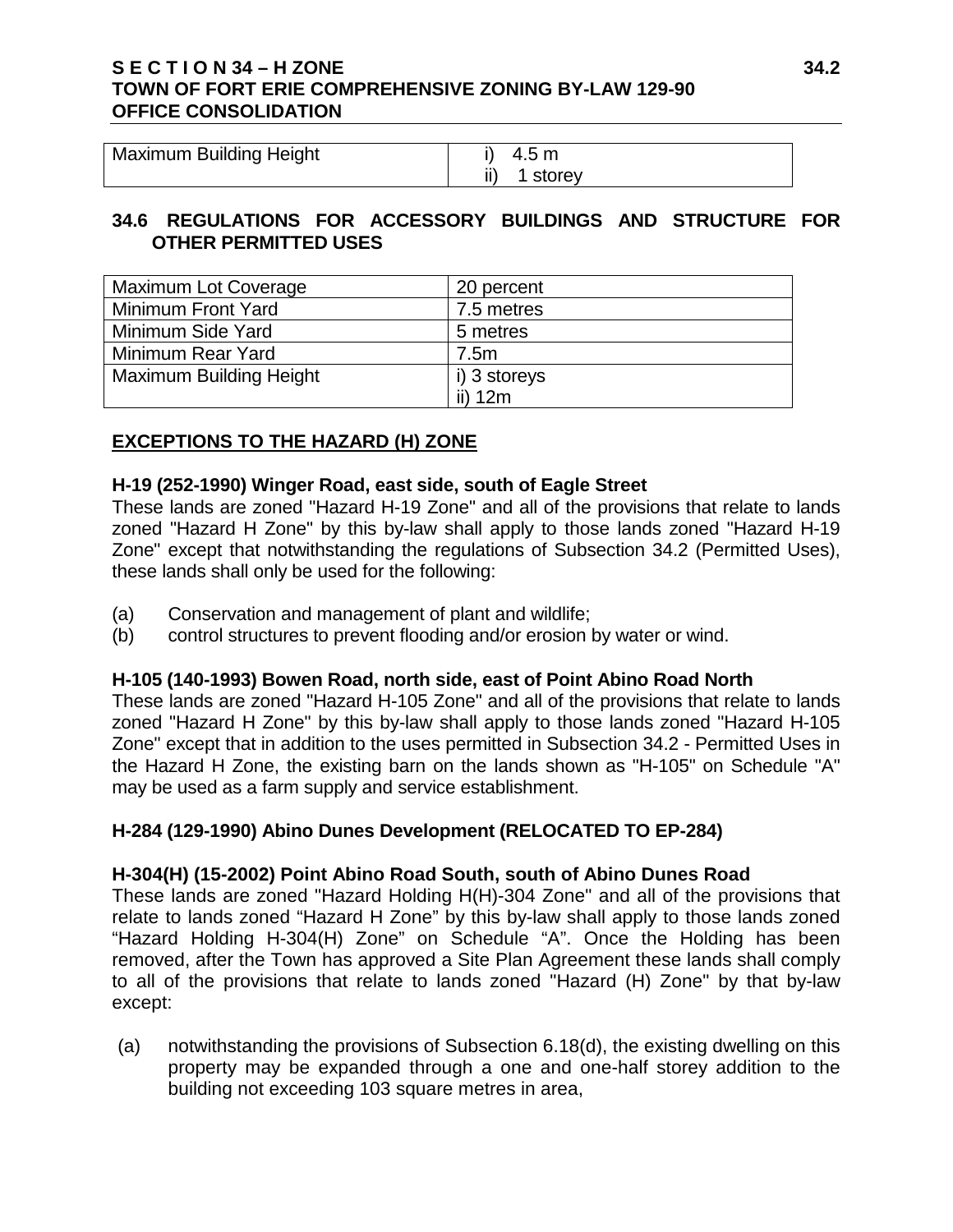### **S E C T I O N 34 – H ZONE 34.3 TOWN OF FORT ERIE COMPREHENSIVE ZONING BY-LAW 129-90 OFFICE CONSOLIDATION**

- (b) notwithstanding the provisions of Subsection 6.5, the lands shall not be required to have frontage on a public street, and;
- (c) notwithstanding the provisions of Subsection 5.151, the front lot line shall be the lot line that divides the lot from the private road.

# **H-329 (229-04) Houck Crescent (SS) at Warwick Avenue (RELOCATED TO EP-329)**

### **H-334 (58-05) Dominion Woods Subdivision, South of Dominion Road, East of Prospect Point Road South (RELOCATED TO EP-334)**

### **H-335 Zone (By-law 106-05) Black Creek Meadows Subdivision, northeast corner of Baker Road and Netherby Road**

These lands are zoned Hazard H Zone, and all of the provisions of By-law 129-90 as amended that relate to lands zoned Hazard H Zone by this by-law shall apply to those lands zoned Hazard H-335 Zone on the attached Schedule A subject to the following special provisions:

- a) Notwithstanding the list of permitted uses set out in Section 34.2 "Permitted Uses", the lands shown as H-335 on Schedule A may only be used for:
	- Conservation and management of plant and wildlife; and
	- Control structures to prevent flooding and/or erosion by water or wind;

# **H-371(H) (226-05) ZOOZ THEME PARK, 2821 STEVENSVILLE ROAD**

These lands are zoned Hazard H-371 Zone, and all of the provisions of By-law 129-90 as amended that relate to lands zoned Hazard Zone by this by-law shall apply to those lands zoned Hazard H-371 Zone on the attached Schedule A subject to the following special provisions:

a) These lands shall only be used for open space and conservation of the natural environment and nature trails and crossings that do not compromise the integrity of the natural area. The number of nature trails and crossings shall be limited on the approved site plan.

# **H-395 (124-08) 306 PROSPECT POINT ROAD**

These lands are zoned Hazard H-395 Zone, and all of the provisions of By-law 129-90 as amended that relate to lands zoned Hazard H Zone by this by-law shall apply to those lands zoned Hazard H-395 Zone on the attached Schedule A subject to the following special provisions:

a) Notwithstanding the requirements of Section 34.2 these lands may also be used for a detached garage in conjunction with the existing non-conforming dwelling; and